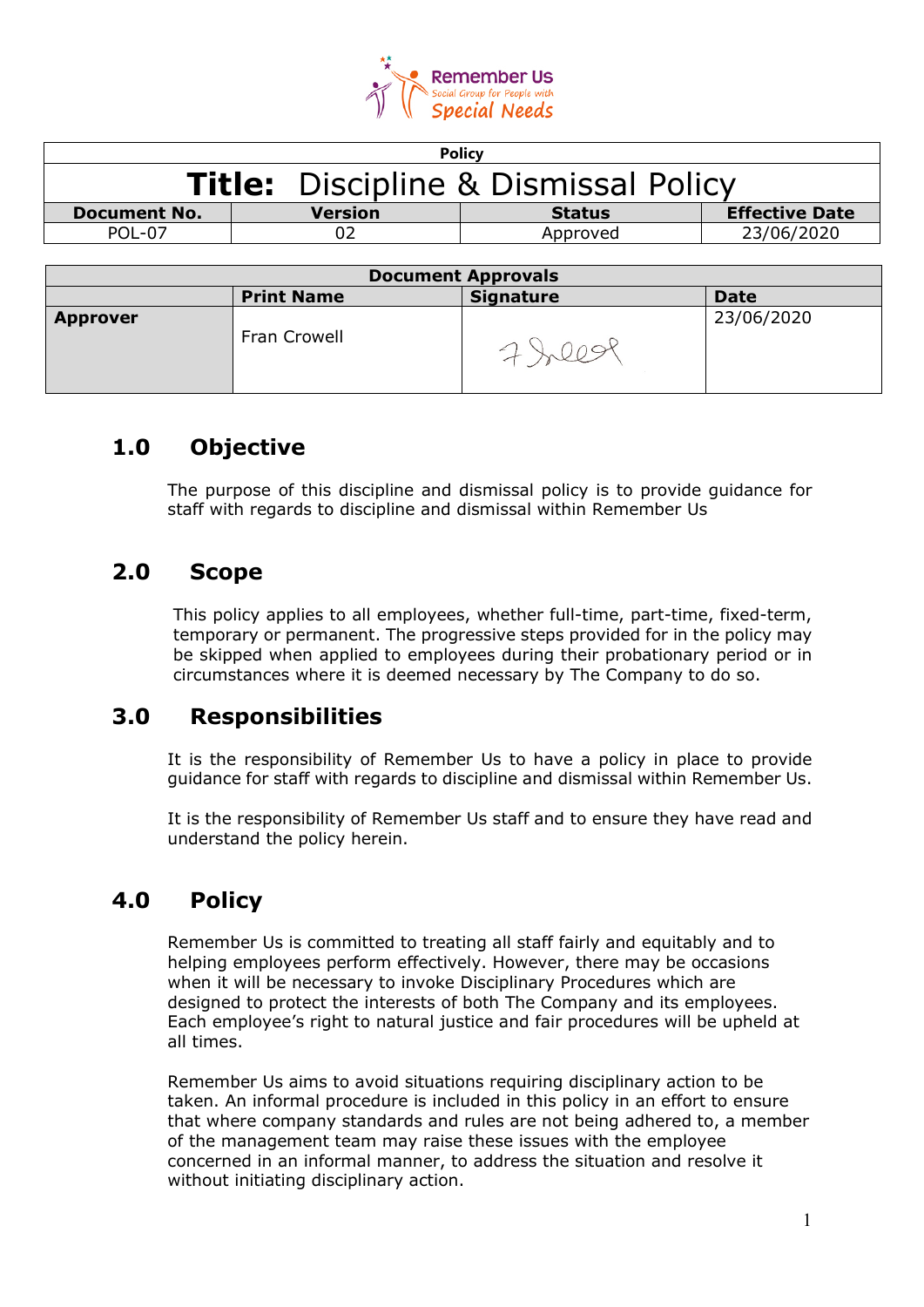

| <b>Policy</b>                               |                |               |                       |
|---------------------------------------------|----------------|---------------|-----------------------|
| <b>Title:</b> Discipline & Dismissal Policy |                |               |                       |
| <b>Document No.</b>                         | <b>Version</b> | <b>Status</b> | <b>Effective Date</b> |
| POL-07                                      |                | Approved      | 23/06/2020            |

Where there is a persistent failure on the part of an employee to adhere to the rules and standards of behaviour expected, or where a serious breach of this policy occurs, then disciplinary action may become necessary. Where this situation arises, each case will be treated consistently and reasonably. The employee will be given the opportunity to provide his/her version of events, with mitigating circumstances to be taken into account.

The management team will use their best efforts to:

- Ensure that all cases are thoroughly investigated
- Avoid any discrimination
- Prepare carefully and be consistent
- Adhere to this procedure

## **4.1 Offences**

### **4.1.1 Harassment**

Normally, the following list of offences of misconduct will be considered as appropriate reasons for initiating disciplinary action.

- Unauthorised use of The Company's assets and equipment.
- Failing to follow the procedures in respect of absence due to sickness or injury.
- Minor breach of the written statement of terms and conditions of employment.
- Minor damage to The Company property.
- Minor breach of company rules.
- Minor failure to observe company policies or procedures.
- Regular unreasonable and/or unexplained absences.
- Poor time keeping.
- Poor job performance.

This list is not exhaustive, and all cases will be treated individually.

#### **4.1.2 Gross Misconduct**

The following offences are examples of gross misconduct. These examples are not exhaustive or exclusive and offences of a similar nature will be dealt with under this procedure. Gross misconduct will result in the initiation of The Company disciplinary procedure and may result in immediate dismissal with or without notice or pay in lieu of notice.

- Divulging or misusing confidential information.
- Theft or unauthorised possession of any property or facilities of The Company.
- Insubordination e.g., Refusal to obey reasonable instructions given by those with authority to give such instructions, except where the employee's safety may reasonably be endangered by the instruction.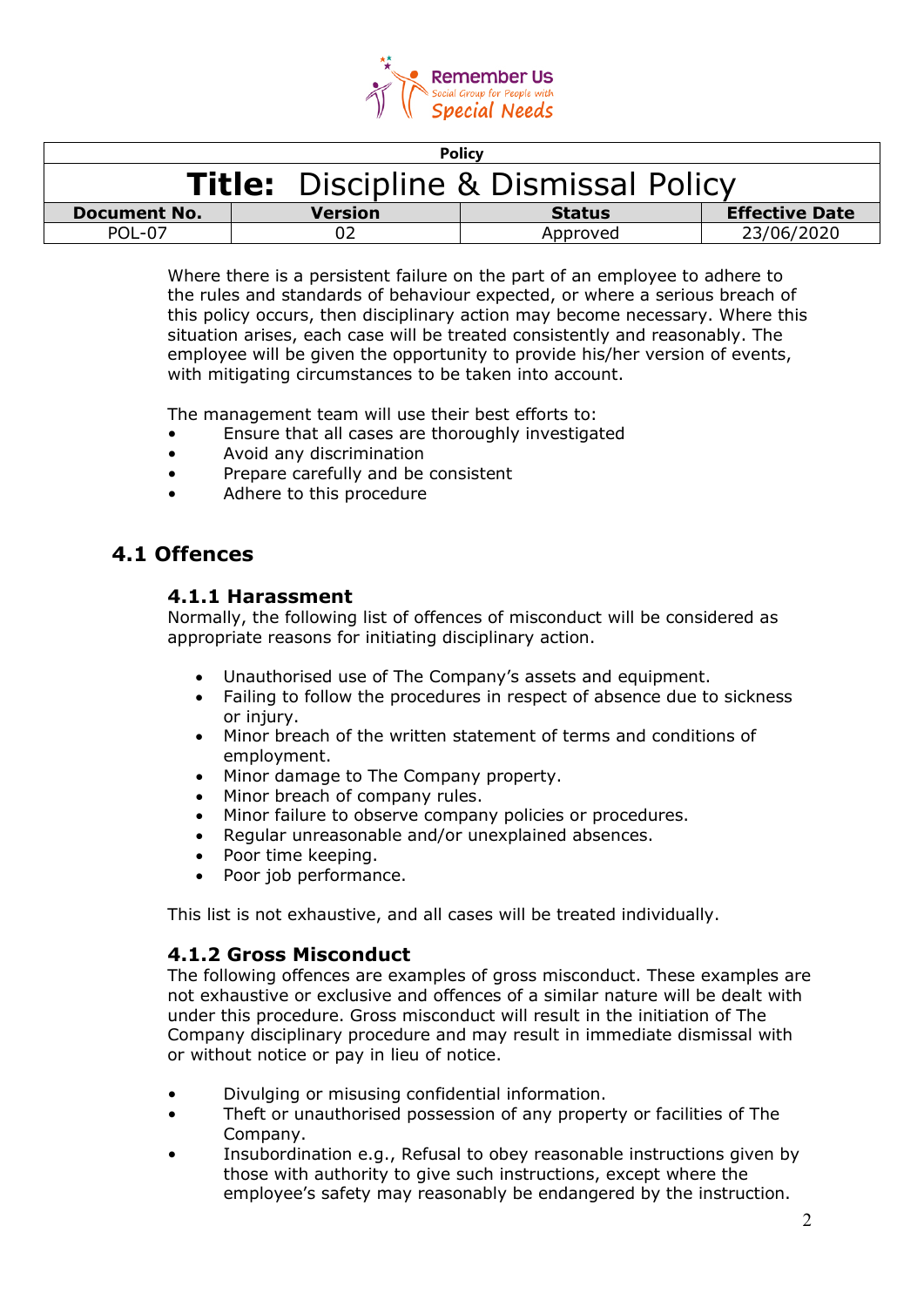

| <b>Policy</b>                               |                |               |                       |
|---------------------------------------------|----------------|---------------|-----------------------|
| <b>Title:</b> Discipline & Dismissal Policy |                |               |                       |
| <b>Document No.</b>                         | <b>Version</b> | <b>Status</b> | <b>Effective Date</b> |
| POL-07                                      |                | Approved      | 23/06/2020            |

- Sexual harassment, harassment and/or bullying.
- Serious breach of rules, policies, or procedures, especially those designed to ensure safety.
- Consumption of alcohol or drugs, which could affect work performance in any way or have an impact on other employees.
- The manufacture, possession, or distribution of any controlled substance in the workplace or on the premises.
- Defrauding or attempting to defraud The Company, customers, suppliers or fellow employees.
- Unauthorised use of email, telephones, voicemail and computer systems.
- Falsification of any company records including reports, accounts, expenses claims or self-certification forms.
- Serious damage to company property.
- Violent, dangerous or intimidatory conduct.
- Timekeeping offences.
- Conviction for, or failure to disclose to The Company, any criminal offence which may render the employee unsuitable for employment or perceived as unacceptable to other employees or customers or which is likely to adversely affect The Company's interest.
- Engaging in activities and behaving in any manner which brings the company into disrepute.

This list is not exhaustive, and all cases will be treated individually.

### **4.2 Procedures**

The Company's procedure on disciplinary issues is as follows:

### **4.2.1 Informal Counselling**

Minor misconduct, poor performance or minor breaches of rules will normally result in informal counselling or advice being given by a member of the management team. If this approach is not successful it may be necessary to use the formal disciplinary procedure.

### **4.2.2 Formal Disciplinary Procedure**

This procedure will be used in cases of breaches of the rules or poor performance which have not been remedied by informal counselling. Normally the procedure will follow the stages listed below, although it is acceptable to move immediately to Stages 3, 4 or 5 if a case appears sufficiently serious. From the first formal stage of the disciplinary procedure, employees are advised and have the option to have a colleague/workplace representative present.

#### *4.2.2.1 The Investigation Procedure*

Prior to taking the decision to invoke the disciplinary procedure, The Company will ensure that the situation has been thoroughly investigated.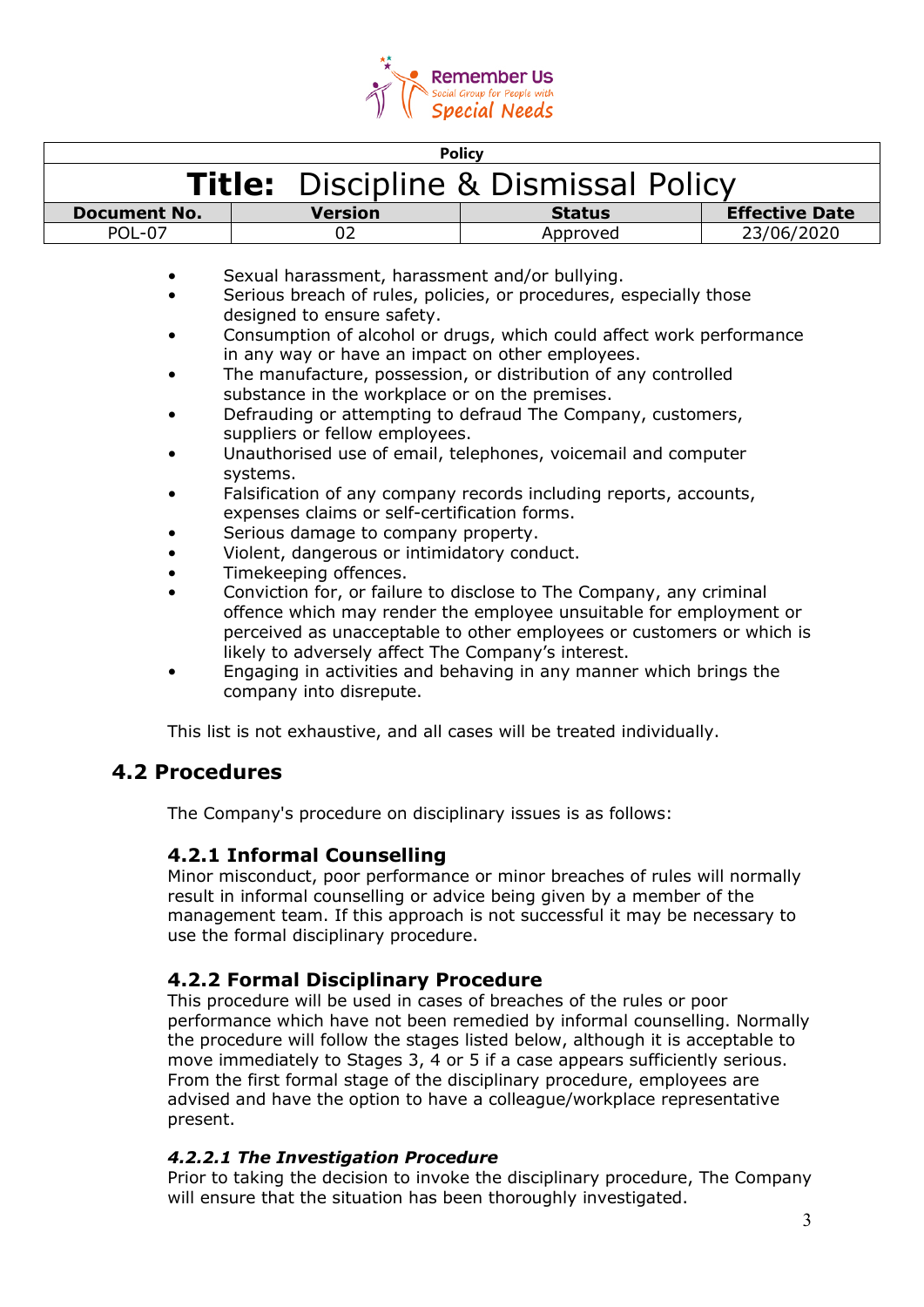

| <b>Policy</b>                               |                |               |                       |
|---------------------------------------------|----------------|---------------|-----------------------|
| <b>Title:</b> Discipline & Dismissal Policy |                |               |                       |
| <b>Document No.</b>                         | <b>Version</b> | <b>Status</b> | <b>Effective Date</b> |
| $POI - 07$                                  |                | Approved      | 23/06/2020            |

This will be a fact-finding process and will require the gathering of detailed information. It may necessitate the carrying out of formal interviews and the taking of written statements.

It is an integral part of the process and on occasions may require employees to be suspended on full pay, while it is carried out. Suspension on pay is not considered to be action taken under the disciplinary procedure. It is there to ensure that issues are dealt with in a fair and reasonable manner.

Equally, the employee has the right to present information in the defence of his/her position, if the decision is taken to invoke the disciplinary procedure. Once the investigation has been completed a member of the management team will inform the employee of the findings and the outcome. Where the decision is taken to invoke the disciplinary procedure then the employee will be informed of the case against them, so they can respond in an informed manner at a disciplinary hearing.

Where the decision is taken not to take disciplinary action, the employee will be counselled.

### *4.2.2.2 The Disciplinary Procedure*

The following disciplinary measures and procedures will apply in matters of discipline, the constant repetition of minor offences, wilful negligence or unsatisfactory performance or written complaints against employees received through the Grievance Procedure that are found to be proven against the employees.

At each stage in the procedure a disciplinary meeting will be held where all the facts will be considered, and any mitigating circumstances discussed. Where a warning is issued, a copy will be placed on the employee's personnel file. All warnings issued under this procedure will state clearly that the employee will be liable for further disciplinary action should their performance not improve or should there be a further breach of company rules or procedures. In the event of no further transgression occurring and the performance improving, the warning will be removed after a period of no more than 12 months, other than in exceptional circumstances, and the employee's file will be clear. The employee will also be advised of his/her right to appeal against disciplinary action taken.

The stages in the procedure are as follows:

- **Stage 1: Verbal Warning**
- **Stage 2: First Written Warning**

#### • **Stage 3: Final Written Warning**

The final written warning will state clearly that the next stage may be termination of employment if conduct and/or performance does not improve.